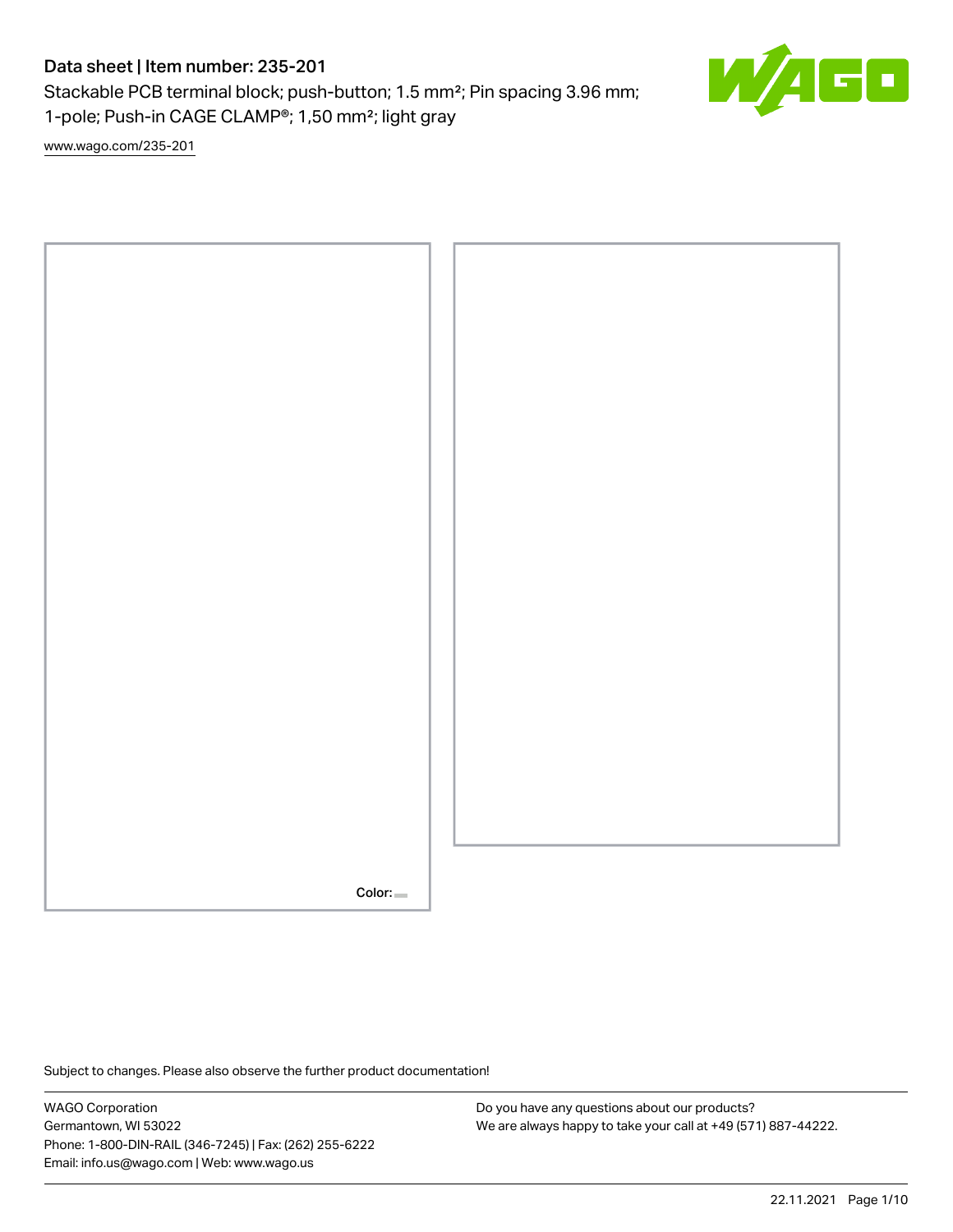



## Item description

- $\blacksquare$ Modular PCB terminal blocks with push-buttons for custom terminal strip assemblies
- $\blacksquare$ Push-in terminations of solid and ferruled conductors
- $\blacksquare$ Convenient termination/removal of fine-stranded conductors via push-buttons
- $\blacksquare$ Set to metric or inch pin spacing by compressing terminal strips or pulling them apart

# Data

# Notes

| Variants: | Other colors                                                     |
|-----------|------------------------------------------------------------------|
|           | Other versions (or variants) can be requested from WAGO Sales or |
|           | configured at https://configurator.wago.com/                     |

# Electrical data

#### IEC Approvals

| Ratings per                 | IEC/EN 60664-1                                                       |
|-----------------------------|----------------------------------------------------------------------|
| Rated voltage (III / 3)     | 200 V                                                                |
| Rated surge voltage (III/3) | 4 <sub>kV</sub>                                                      |
| Rated voltage (III/2)       | 320 V                                                                |
| Rated surge voltage (III/2) | 4 <sub>k</sub> V                                                     |
| Nominal voltage (II/2)      | 500 V                                                                |
| Rated surge voltage (II/2)  | 4 <sub>k</sub> V                                                     |
| Rated current               | 17.5A                                                                |
| Legend (ratings)            | (III / 2) $\triangleq$ Overvoltage category III / Pollution degree 2 |

Subject to changes. Please also observe the further product documentation!

| <b>WAGO Corporation</b>                                | Do you have any questions about our products?                 |
|--------------------------------------------------------|---------------------------------------------------------------|
| Germantown, WI 53022                                   | We are always happy to take your call at +49 (571) 887-44222. |
| Phone: 1-800-DIN-RAIL (346-7245)   Fax: (262) 255-6222 |                                                               |
| Email: info.us@wago.com   Web: www.wago.us             |                                                               |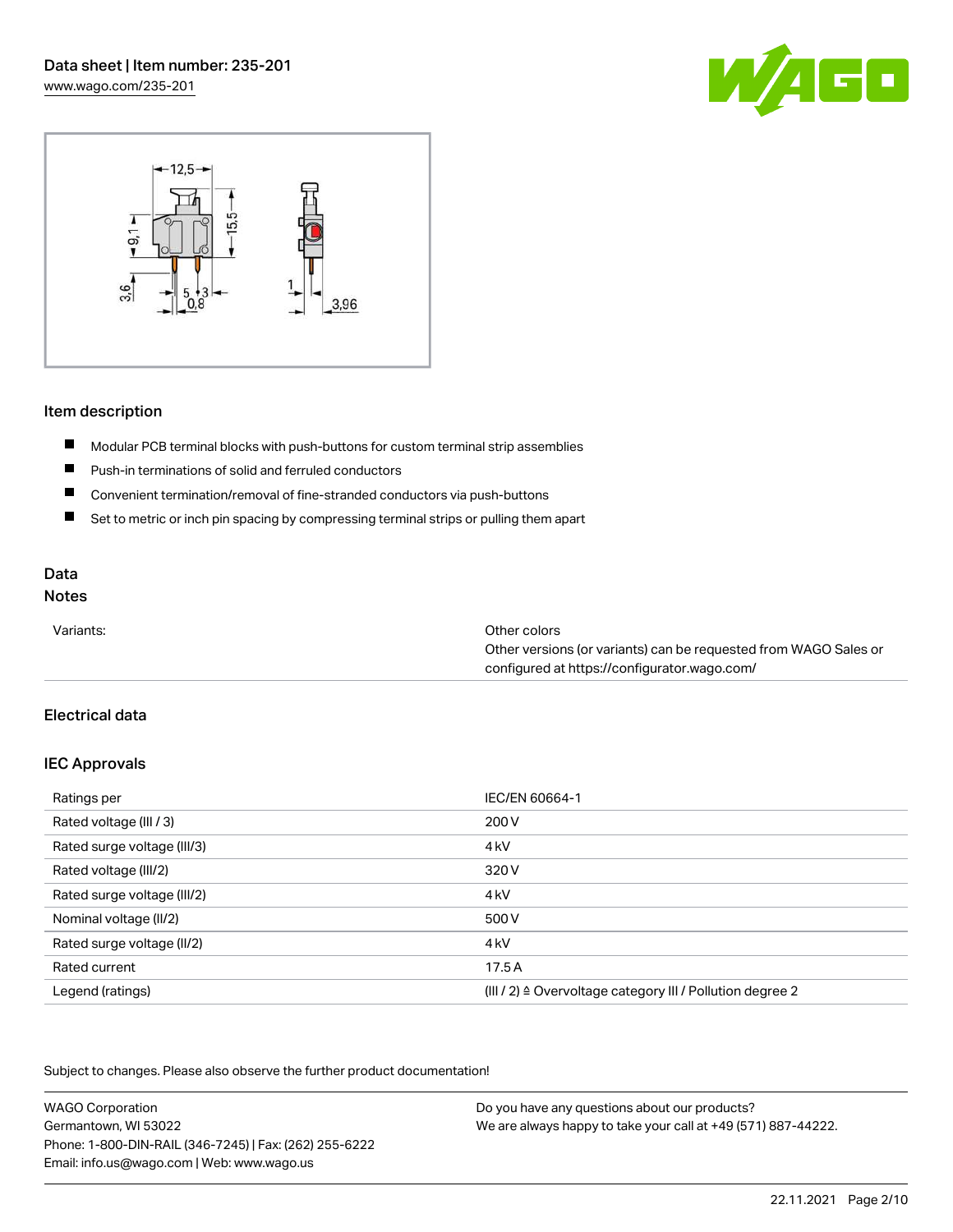

# UL Approvals

| Approvals per                  | UL 1059 |
|--------------------------------|---------|
| Rated voltage UL (Use Group B) | 300 V   |
| Rated current UL (Use Group B) | 10 A    |
| Rated voltage UL (Use Group D) | 300 V   |
| Rated current UL (Use Group D) | 10 A    |

# CSA Approvals

| Approvals per                   | CSA   |
|---------------------------------|-------|
| Rated voltage CSA (Use Group B) | 300 V |
| Rated current CSA (Use Group B) | 10 A  |

## Connection data

| Total number of connection points |  |
|-----------------------------------|--|
| Total number of potentials        |  |
| Number of connection types        |  |
| Number of levels                  |  |

#### Connection 1

#### Connection technology example and the connection of the connection of the connection of the connection of the connection of the connection of the connection of the connection of the connection of the connection of the conn

|                                                   | PUSH-III UAUE ULAIVIP                  |
|---------------------------------------------------|----------------------------------------|
| Actuation type                                    | Push-button                            |
| Solid conductor                                   | $0.51.5$ mm <sup>2</sup> / 20  16 AWG  |
| Fine-stranded conductor                           | $0.751.5$ mm <sup>2</sup> / 20  16 AWG |
| Fine-stranded conductor; with insulated ferrule   | $0.251$ mm <sup>2</sup>                |
| Fine-stranded conductor; with uninsulated ferrule | $0.251$ mm <sup>2</sup>                |
| Strip length                                      | $910$ mm / 0.35  0.39 inch             |
| Conductor connection direction to PCB             | 0°                                     |
| Number of poles                                   |                                        |

# Physical data

| Pin spacing             | 3.96/4 mm / 0.156/0.157 inch |
|-------------------------|------------------------------|
| Width                   | 5.5 mm / 0.217 inch          |
| Height                  | 19.1 mm / 0.752 inch         |
| Height from the surface | 15.5 mm / 0.61 inch          |
| Depth                   | 12.5 mm / 0.492 inch         |

Subject to changes. Please also observe the further product documentation!

| <b>WAGO Corporation</b>                                | Do you have any questions about our products?                 |
|--------------------------------------------------------|---------------------------------------------------------------|
| Germantown, WI 53022                                   | We are always happy to take your call at +49 (571) 887-44222. |
| Phone: 1-800-DIN-RAIL (346-7245)   Fax: (262) 255-6222 |                                                               |
| Email: info.us@wago.com   Web: www.wago.us             |                                                               |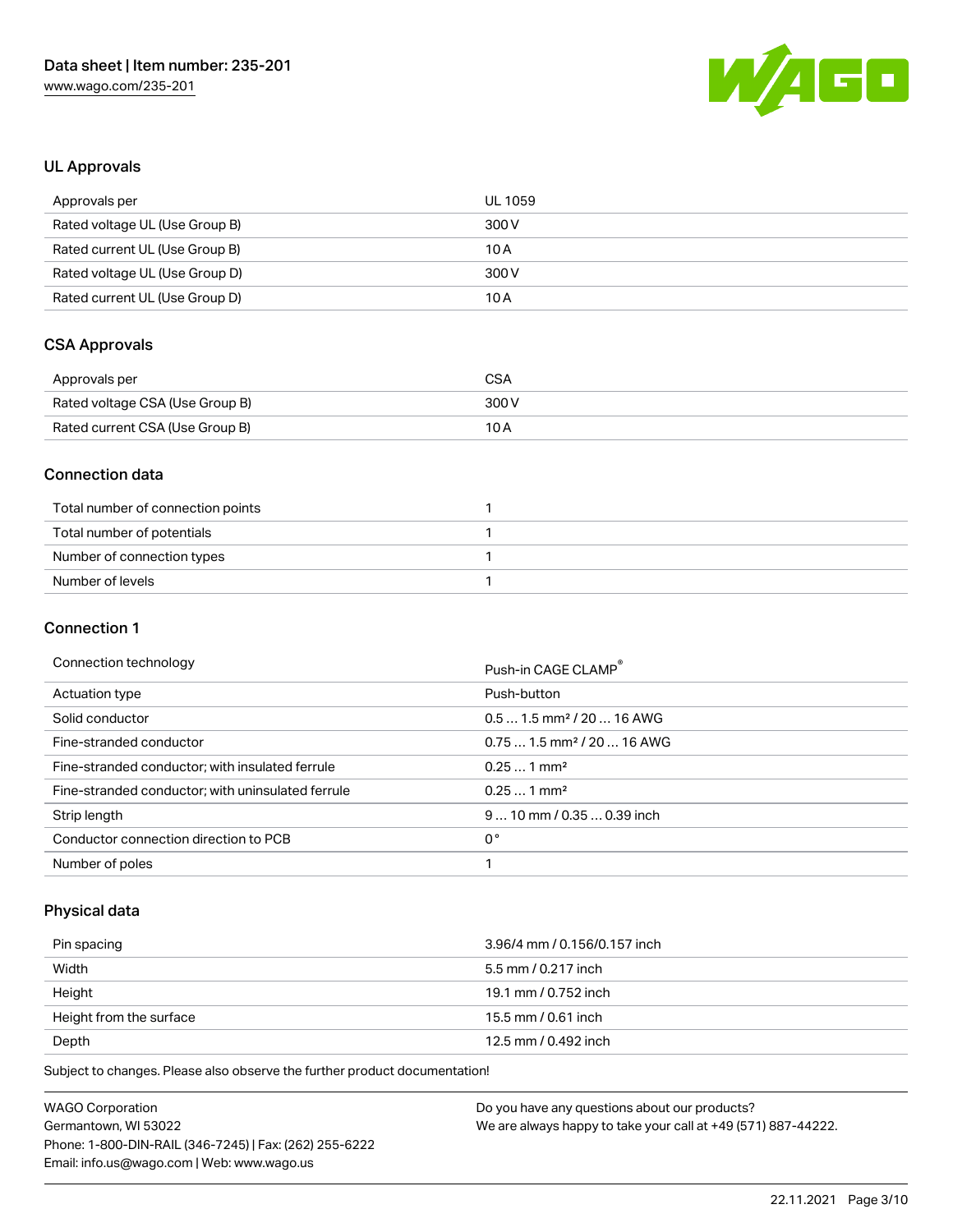# Data sheet | Item number: 235-201

[www.wago.com/235-201](http://www.wago.com/235-201)



| Solder pin length                    | 3.6 mm              |
|--------------------------------------|---------------------|
| Solder pin dimensions                | $0.4 \times 0.8$ mm |
| Drilled hole diameter with tolerance | $1^{(+0.1)}$ mm     |

# PCB contact

| PCB Contact                         | THT                                 |
|-------------------------------------|-------------------------------------|
| Solder pin arrangement              | within the terminal block (in-line) |
| Number of solder pins per potential |                                     |

#### Material data

| Color                       | light gray                            |
|-----------------------------|---------------------------------------|
| Material group              |                                       |
| Insulation material         | Polyamide (PA66)                      |
| Flammability class per UL94 | V <sub>0</sub>                        |
| Clamping spring material    | Chrome nickel spring steel (CrNi)     |
| Contact material            | Electrolytic copper $(E_{\text{Cu}})$ |
| Contact plating             | tin-plated                            |
| Fire load                   | 0.01 MJ                               |
| Weight                      | 0.6 <sub>g</sub>                      |

# Environmental requirements

## Commercial data

| Product Group         | 4 (Printed Circuit) |
|-----------------------|---------------------|
| PU (SPU)              | 800 (100) Stück     |
| Packaging type        | box                 |
| Country of origin     | <b>CN</b>           |
| <b>GTIN</b>           | 4044918829489       |
| Customs tariff number | 8536904000          |

# Approvals / Certificates

Country specific Approvals

| Logo | Approval   | Additional Approval Text | name    |
|------|------------|--------------------------|---------|
|      | <b>CCA</b> | EN 60947                 | NTR NL- |

Subject to changes. Please also observe the further product documentation!

| <b>WAGO Corporation</b>                                | Do you have any questions about our products?                 |
|--------------------------------------------------------|---------------------------------------------------------------|
| Germantown, WI 53022                                   | We are always happy to take your call at +49 (571) 887-44222. |
| Phone: 1-800-DIN-RAIL (346-7245)   Fax: (262) 255-6222 |                                                               |
| Email: info.us@wago.com   Web: www.wago.us             |                                                               |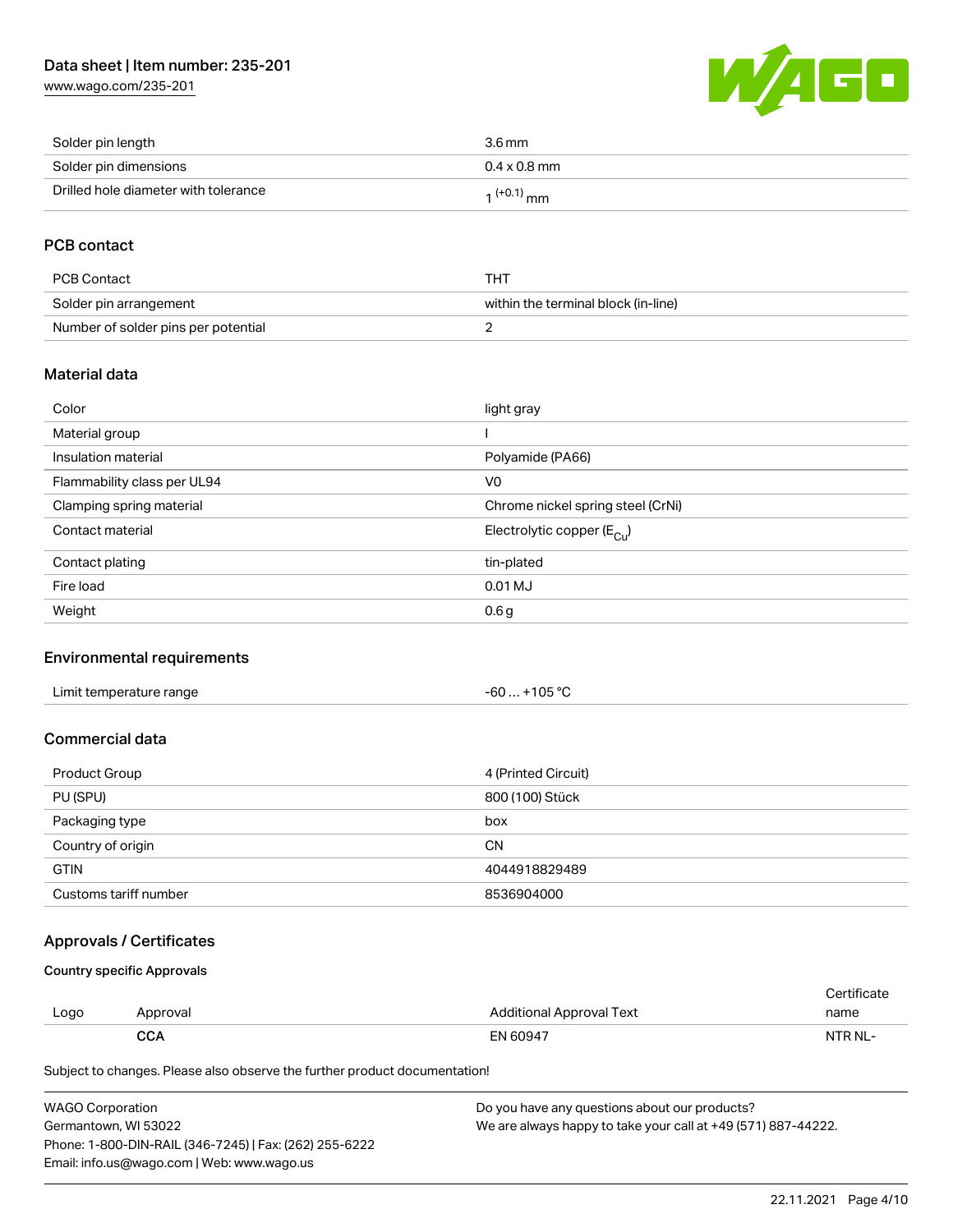|--|

| $\sqrt{AB}$           | <b>ARS</b>                                          | $\sim$                          | $19 -$               |
|-----------------------|-----------------------------------------------------|---------------------------------|----------------------|
| Logo                  | Approval                                            | <b>Additional Approval Text</b> | Certificate<br>name  |
| <b>Ship Approvals</b> |                                                     |                                 |                      |
| 'DE                   | <b>VDE</b><br>VDE Prüf- und Zertifizierungsinstitut | EN 60947                        | 40029328             |
|                       | <b>CCA</b><br>DEKRA Certification B.V.              | EN 60947-7-4                    | NTR NL-<br>7774      |
|                       | <b>CCA</b><br>DEKRA Certification B.V.              | EN 60998                        | <b>NTRNL</b><br>6919 |
| KEMA                  | <b>CCA</b><br>DEKRA Certification B.V.              | EN 60947                        | 2149549.02           |
|                       | DEKRA Certification B.V.                            |                                 | 7144                 |

| - ت |                                                         | . |                                   |
|-----|---------------------------------------------------------|---|-----------------------------------|
|     | <b>ABS</b><br>American Bureau of Shipping               |   | $19-$<br>HG1869876-<br><b>PDA</b> |
|     | <b>DNV GL</b><br>Det Norske Veritas, Germanischer Lloyd |   | TAE000016Z                        |

#### Required accessories

#### End plates

#### End plate

| ltem no.: 235-300<br>End plate; snap-fit type; 1 mm thick; light gray | www.wago.com/235-300 |
|-----------------------------------------------------------------------|----------------------|

# Optional accessories

## Ferrules

**Ferrule** 

 $\tilde{\mathbb{R}}$ 

Item no.: 216-101

Subject to changes. Please also observe the further product documentation!

WAGO Corporation Germantown, WI 53022 Phone: 1-800-DIN-RAIL (346-7245) | Fax: (262) 255-6222 Email: info.us@wago.com | Web: www.wago.us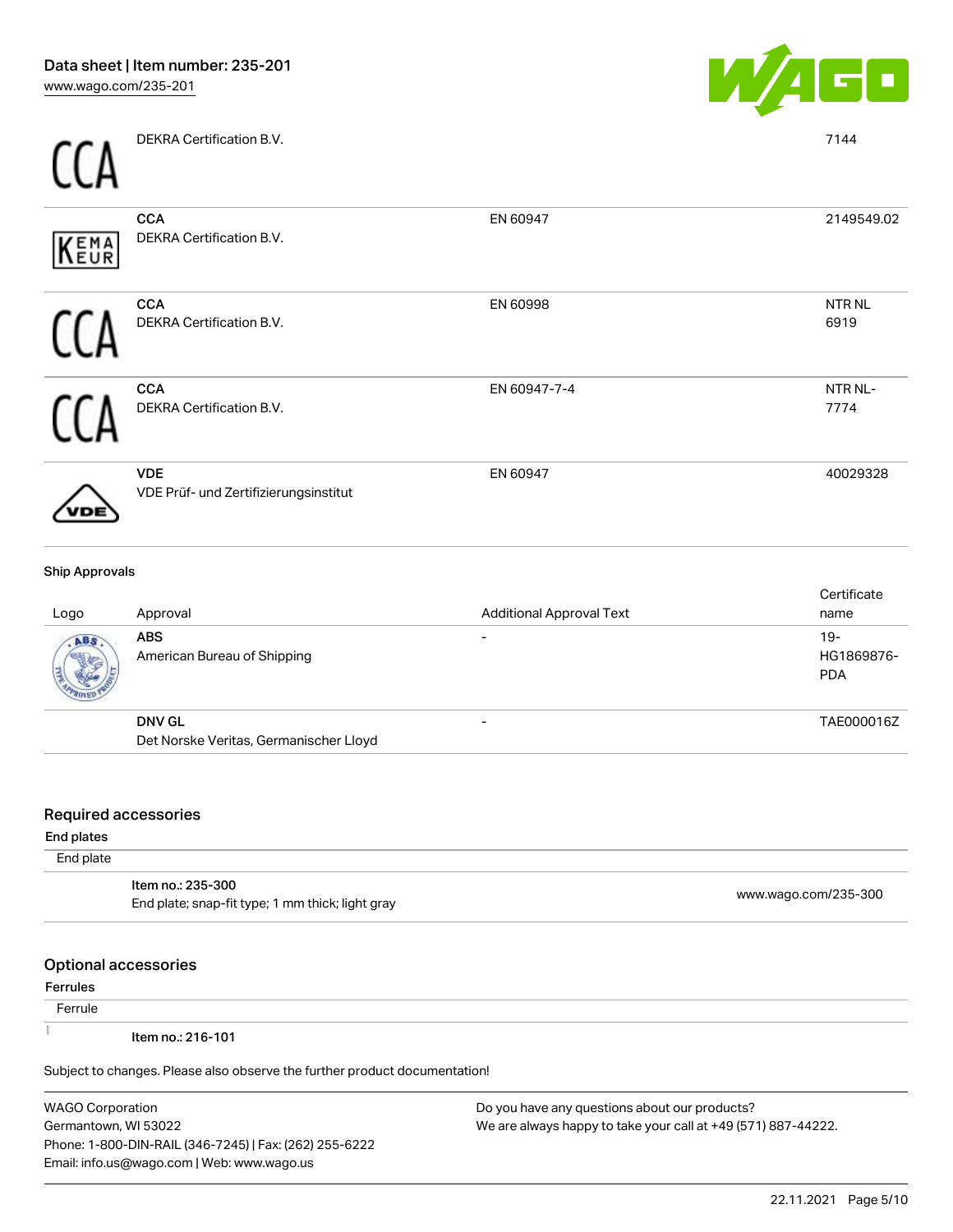

| Ferrule; Sleeve for 0.5 mm <sup>2</sup> / AWG 22; uninsulated; electro-tin plated; silver-colored                                                                                      | www.wago.com/216-101 |
|----------------------------------------------------------------------------------------------------------------------------------------------------------------------------------------|----------------------|
| Item no.: 216-102<br>Ferrule; Sleeve for 0.75 mm <sup>2</sup> / AWG 20; uninsulated; electro-tin plated; silver-colored                                                                | www.wago.com/216-102 |
| Item no.: 216-103<br>Ferrule; Sleeve for 1 mm <sup>2</sup> / AWG 18; uninsulated; electro-tin plated                                                                                   | www.wago.com/216-103 |
| Item no.: 216-123<br>Ferrule; Sleeve for 1 mm <sup>2</sup> / AWG 18; uninsulated; electro-tin plated; silver-colored                                                                   | www.wago.com/216-123 |
| Item no.: 216-122<br>Ferrule; Sleeve for 0.75 mm <sup>2</sup> / AWG 20; uninsulated; electro-tin plated; silver-colored                                                                | www.wago.com/216-122 |
| Item no.: 216-142<br>Ferrule; Sleeve for 0.75 mm <sup>2</sup> / 18 AWG; uninsulated; electro-tin plated; electrolytic copper; gastight<br>crimped; acc. to DIN 46228, Part 1/08.92     | www.wago.com/216-142 |
| Item no.: 216-132<br>Ferrule; Sleeve for 0.34 mm <sup>2</sup> / AWG 24; uninsulated; electro-tin plated                                                                                | www.wago.com/216-132 |
| Item no.: 216-121<br>Ferrule; Sleeve for 0.5 mm <sup>2</sup> / AWG 22; uninsulated; electro-tin plated; silver-colored                                                                 | www.wago.com/216-121 |
| Item no.: 216-143<br>Ferrule; Sleeve for 1 mm <sup>2</sup> / AWG 18; uninsulated; electro-tin plated; electrolytic copper; gastight<br>crimped; acc. to DIN 46228, Part 1/08.92        | www.wago.com/216-143 |
| Item no.: 216-131<br>Ferrule; Sleeve for 0.25 mm <sup>2</sup> / AWG 24; uninsulated; electro-tin plated; silver-colored                                                                | www.wago.com/216-131 |
| Item no.: 216-141<br>Ferrule; Sleeve for 0.5 mm <sup>2</sup> / 20 AWG; uninsulated; electro-tin plated; electrolytic copper; gastight<br>crimped; acc. to DIN 46228, Part 1/08.92      | www.wago.com/216-141 |
| Item no.: 216-152<br>Ferrule; Sleeve for 0.34 mm <sup>2</sup> / AWG 24; uninsulated; electro-tin plated                                                                                | www.wago.com/216-152 |
| Item no.: 216-203<br>Ferrule; Sleeve for 1 mm <sup>2</sup> / AWG 18; insulated; electro-tin plated; red                                                                                | www.wago.com/216-203 |
| Item no.: 216-202<br>Ferrule; Sleeve for 0.75 mm <sup>2</sup> / 18 AWG; insulated; electro-tin plated; gray                                                                            | www.wago.com/216-202 |
| Item no.: 216-151<br>Ferrule; Sleeve for 0.25 mm <sup>2</sup> / AWG 24; uninsulated; electro-tin plated                                                                                | www.wago.com/216-151 |
| Item no.: 216-201<br>Ferrule; Sleeve for 0.5 mm <sup>2</sup> / 20 AWG; insulated; electro-tin plated; white                                                                            | www.wago.com/216-201 |
| Item no.: 216-223<br>Ferrule; Sleeve for 1 mm <sup>2</sup> / AWG 18; insulated; electro-tin plated; red                                                                                | www.wago.com/216-223 |
| Item no.: 216-241<br>Ferrule; Sleeve for 0.5 mm <sup>2</sup> / 20 AWG; insulated; electro-tin plated; electrolytic copper; gastight<br>crimped; acc. to DIN 46228, Part 4/09.90; white | www.wago.com/216-241 |
| Subject to changes. Please also observe the further product documentation!                                                                                                             |                      |
|                                                                                                                                                                                        |                      |

WAGO Corporation Germantown, WI 53022 Phone: 1-800-DIN-RAIL (346-7245) | Fax: (262) 255-6222 Email: info.us@wago.com | Web: www.wago.us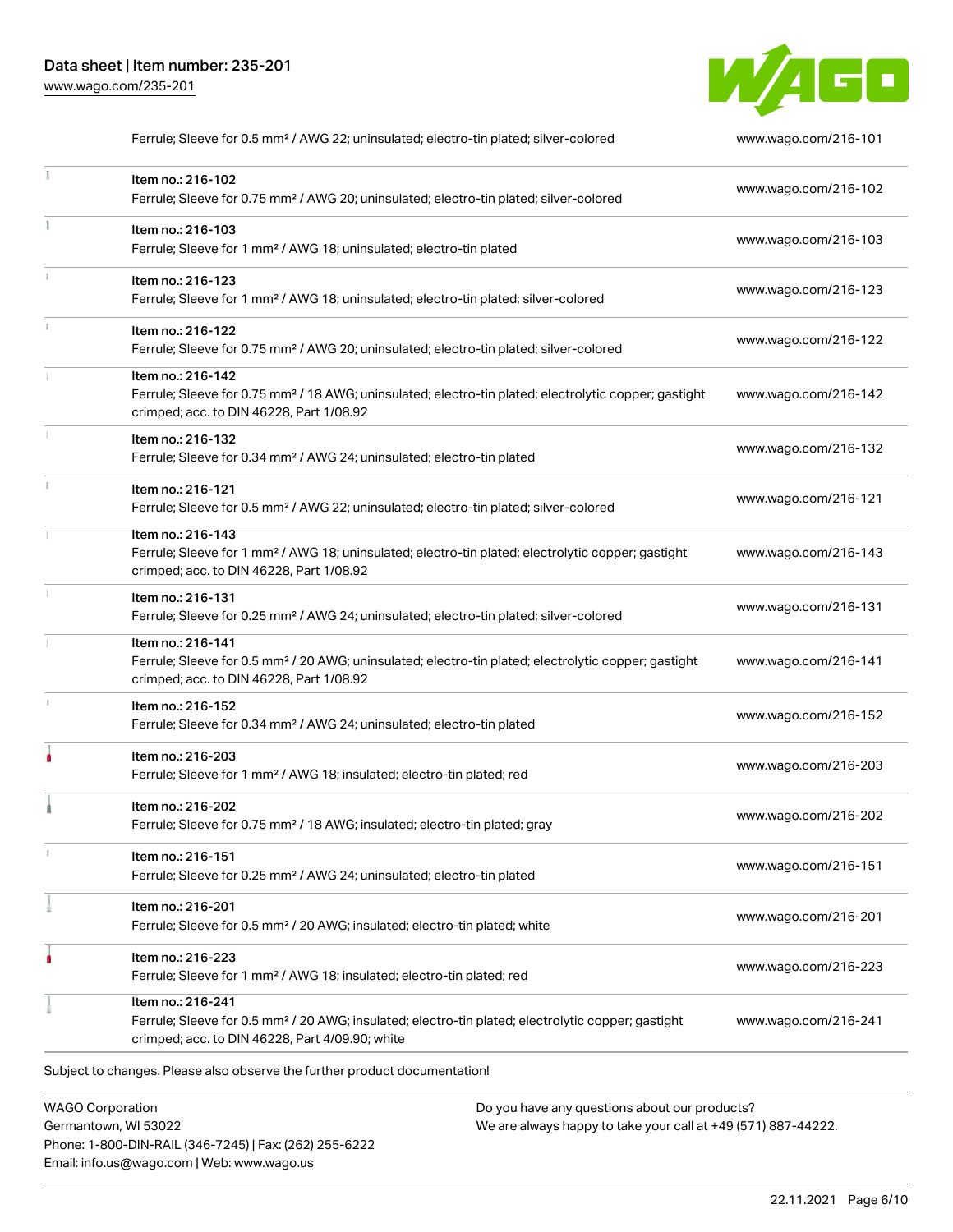# Data sheet | Item number: 235-201

[www.wago.com/235-201](http://www.wago.com/235-201)



| Item no.: 216-242<br>Ferrule; Sleeve for 0.75 mm <sup>2</sup> / 18 AWG; insulated; electro-tin plated; electrolytic copper; gastight<br>crimped; acc. to DIN 46228, Part 4/09.90; gray                  | www.wago.com/216-242 |
|---------------------------------------------------------------------------------------------------------------------------------------------------------------------------------------------------------|----------------------|
| Item no.: 216-222<br>Ferrule; Sleeve for 0.75 mm <sup>2</sup> / 18 AWG; insulated; electro-tin plated; gray                                                                                             | www.wago.com/216-222 |
| Item no.: 216-221<br>Ferrule; Sleeve for 0.5 mm <sup>2</sup> / 20 AWG; insulated; electro-tin plated; white                                                                                             | www.wago.com/216-221 |
| Item no.: 216-243<br>Ferrule; Sleeve for 1 mm <sup>2</sup> / AWG 18; insulated; electro-tin plated; electrolytic copper; gastight crimped; www.wago.com/216-243<br>acc. to DIN 46228, Part 4/09.90; red |                      |
| Item no.: 216-263<br>Ferrule; Sleeve for 1 mm <sup>2</sup> / AWG 18; insulated; electro-tin plated; electrolytic copper; gastight crimped; www.wago.com/216-263<br>acc. to DIN 46228, Part 4/09.90; red |                      |
| Item no.: 216-262<br>Ferrule; Sleeve for 0.75 mm <sup>2</sup> / 18 AWG; insulated; electro-tin plated; electrolytic copper; gastight<br>crimped; acc. to DIN 46228, Part 4/09.90; gray                  | www.wago.com/216-262 |
| Item no.: 216-301<br>Ferrule; Sleeve for 0.25 mm <sup>2</sup> / AWG 24; insulated; electro-tin plated; yellow                                                                                           | www.wago.com/216-301 |
| Item no.: 216-321<br>Ferrule; Sleeve for 0.25 mm <sup>2</sup> / AWG 24; insulated; electro-tin plated; yellow                                                                                           | www.wago.com/216-321 |
| Item no.: 216-322<br>Ferrule; Sleeve for 0.34 mm <sup>2</sup> / 22 AWG; insulated; electro-tin plated; green                                                                                            | www.wago.com/216-322 |
| Item no.: 216-302<br>Ferrule; Sleeve for 0.34 mm <sup>2</sup> / 22 AWG; insulated; electro-tin plated; light turquoise                                                                                  | www.wago.com/216-302 |

## Downloads **Documentation**

#### Additional Information

| Technical explanations | 2019 Apr 3 | pdf<br>2.0 MB   | Download |
|------------------------|------------|-----------------|----------|
|                        |            | pdf<br>125.0 kB | Download |

# CAD files

#### PCB Design

| Symbol and Footprint 235-201                                                        | URL | Download |
|-------------------------------------------------------------------------------------|-----|----------|
| CAx data for your PCB design, consisting of "schematic symbols and PCB footprints", |     |          |
| allow easy integration of the WAGO component into your development environment.     |     |          |

Subject to changes. Please also observe the further product documentation!

WAGO Corporation Germantown, WI 53022 Phone: 1-800-DIN-RAIL (346-7245) | Fax: (262) 255-6222 Email: info.us@wago.com | Web: www.wago.us Do you have any questions about our products? We are always happy to take your call at +49 (571) 887-44222.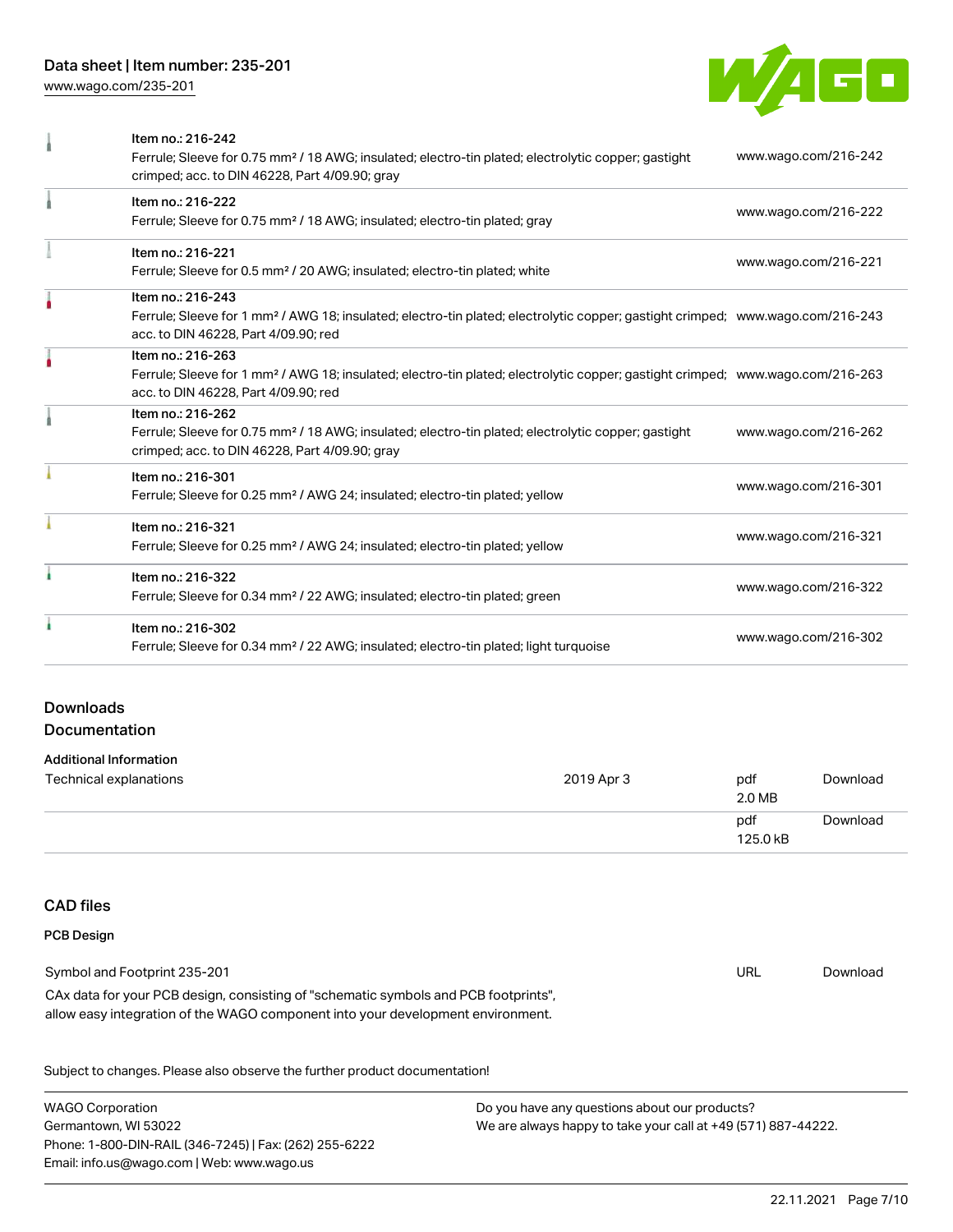#### Supported formats:

- $\blacksquare$ Accel EDA 14 & 15
- П Altium 6 to current version
- $\blacksquare$ Cadence Allegro
- $\blacksquare$ **DesignSpark**
- $\blacksquare$ Eagle Libraries
- $\blacksquare$ KiCad
- $\blacksquare$ Mentor Graphics BoardStation
- $\blacksquare$ Mentor Graphics Design Architect
- $\blacksquare$ Mentor Graphics Design Expedition 99 and 2000
- $\blacksquare$ OrCAD 9.X PCB and Capture
- $\blacksquare$ PADS PowerPCB 3, 3.5, 4.X, and 5.X
- $\blacksquare$ PADS PowerPCB and PowerLogic 3.0
- $\blacksquare$ PCAD 2000, 2001, 2002, 2004, and 2006
- $\blacksquare$ Pulsonix 8.5 or newer
- $\blacksquare$ STL
- П 3D STEP
- П TARGET 3001!
- $\blacksquare$ View Logic ViewDraw
- П Quadcept
- $\blacksquare$ Zuken CadStar 3 and 4
- Zuken CR-5000 and CR-8000 П

PCB Component Libraries (EDA), PCB CAD Library Ultra Librarian

# CAE data ZUKEN Portal 235-201 URL [Download](https://www.wago.com/global/d/Zuken_URLS_235-201) EPLAN Data Portal 235-201 URL [Download](https://www.wago.com/global/d/EPLAN_URLS_235-201) CAD data

2D/3D Models 235-201 URL [Download](https://www.wago.com/global/d/3D_URLS_235-201)

#### Environmental Product Compliance

#### Compliance Search

Subject to changes. Please also observe the further product documentation!

WAGO Corporation Germantown, WI 53022 Phone: 1-800-DIN-RAIL (346-7245) | Fax: (262) 255-6222 Email: info.us@wago.com | Web: www.wago.us

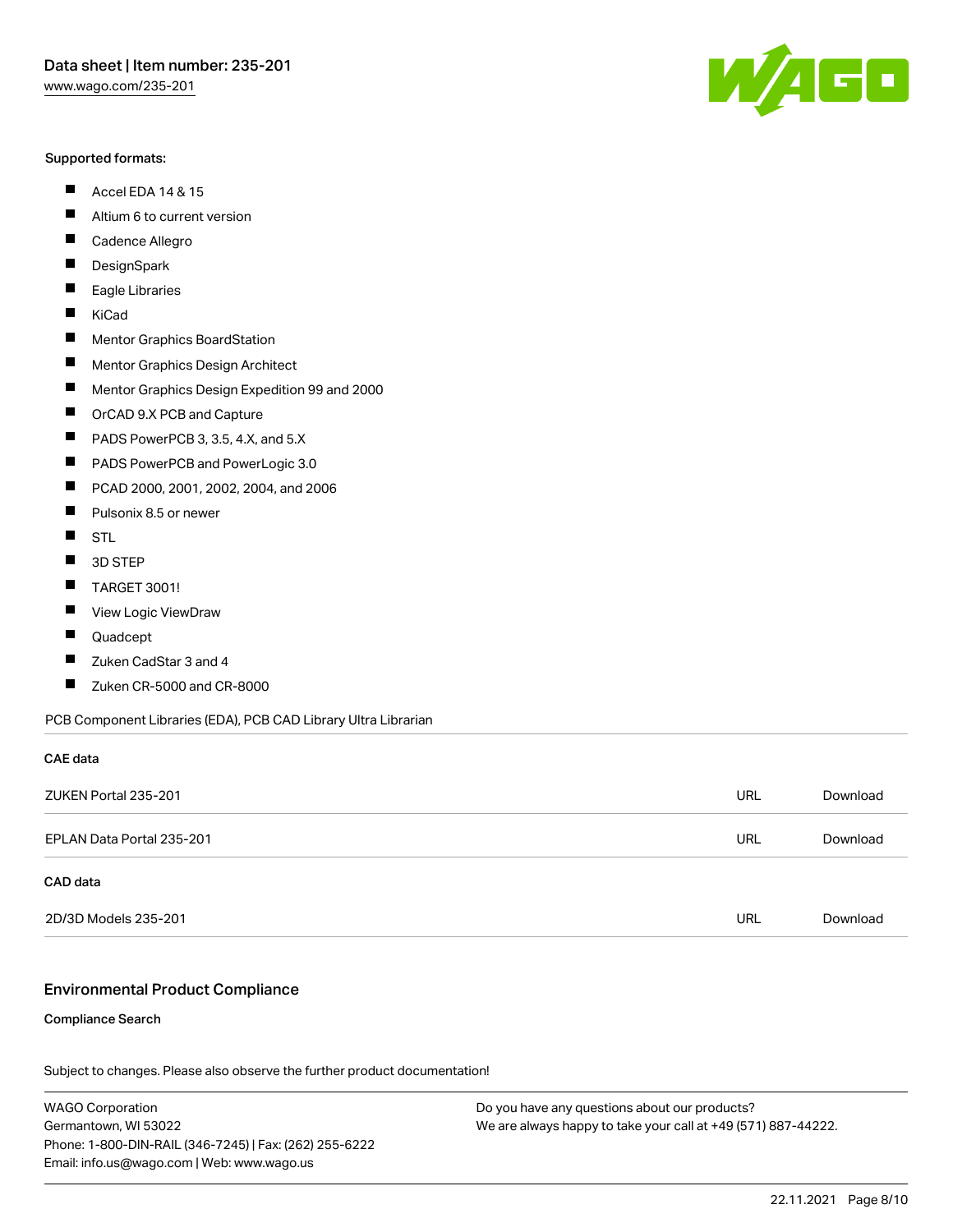

URL [Download](https://www.wago.com/global/d/ComplianceLinkMediaContainer_235-201)

Environmental Product Compliance 235-201 Stackable PCB terminal block; push-button; 1.5 mm²; Pin spacing 3.96 mm; 1-pole; Push-in CAGE CLAMP®; 1,50 mm²; light gray

# Installation Notes

Conductor termination



Inserting/removing fine-stranded conductors via push-button.



Insert/remove fine-stranded conductors with ferrules via push-button.



Insert solid conductors via push-in termination.

#### Installation





Combining 1- and 2-conductor terminal blocks with different pin spacing.

Testing

Subject to changes. Please also observe the further product documentation!

WAGO Corporation Germantown, WI 53022 Phone: 1-800-DIN-RAIL (346-7245) | Fax: (262) 255-6222 Email: info.us@wago.com | Web: www.wago.us